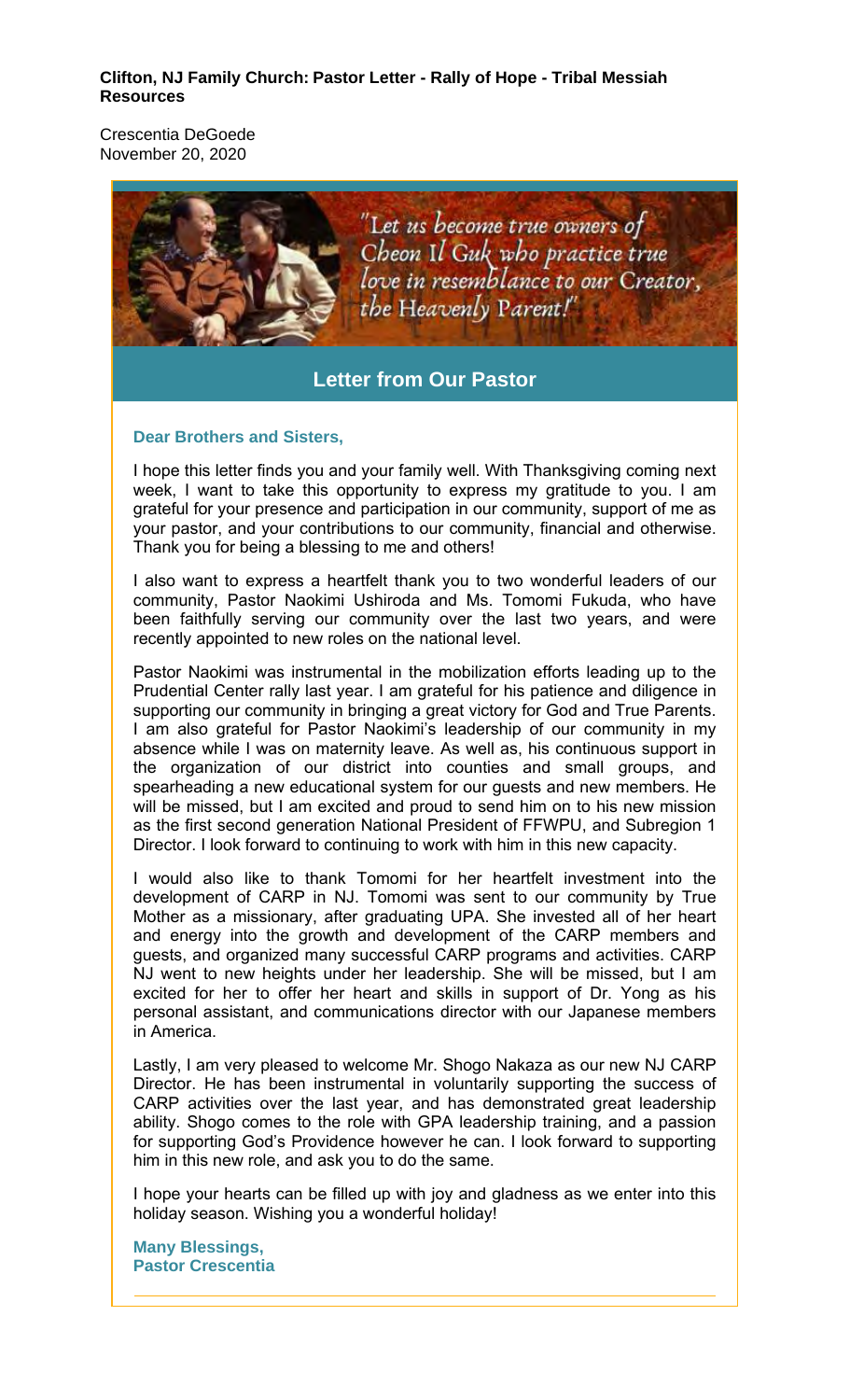# **Rally of Hope**





The Third Rally of Hope featuring a message from True Mother will take place on Saturday, November 21st, at 7:30pm EST (Sunday morning in Korea).

Above you can find the video promotion, and click below for flyer you can share to invite your guests and tribe members to participate.

Click Here to Register and Watch

Visit our website

## **Special Education Series for Heavenly Tribal Messiah**



Special **Education Series** for Heavenly Tribal Messiahs

In English and 日本語 By Dr. Chung Sik Young

**Japanese** Every Thursday at 8:30 pm

#### **English**

Every Fridy at 9:30pm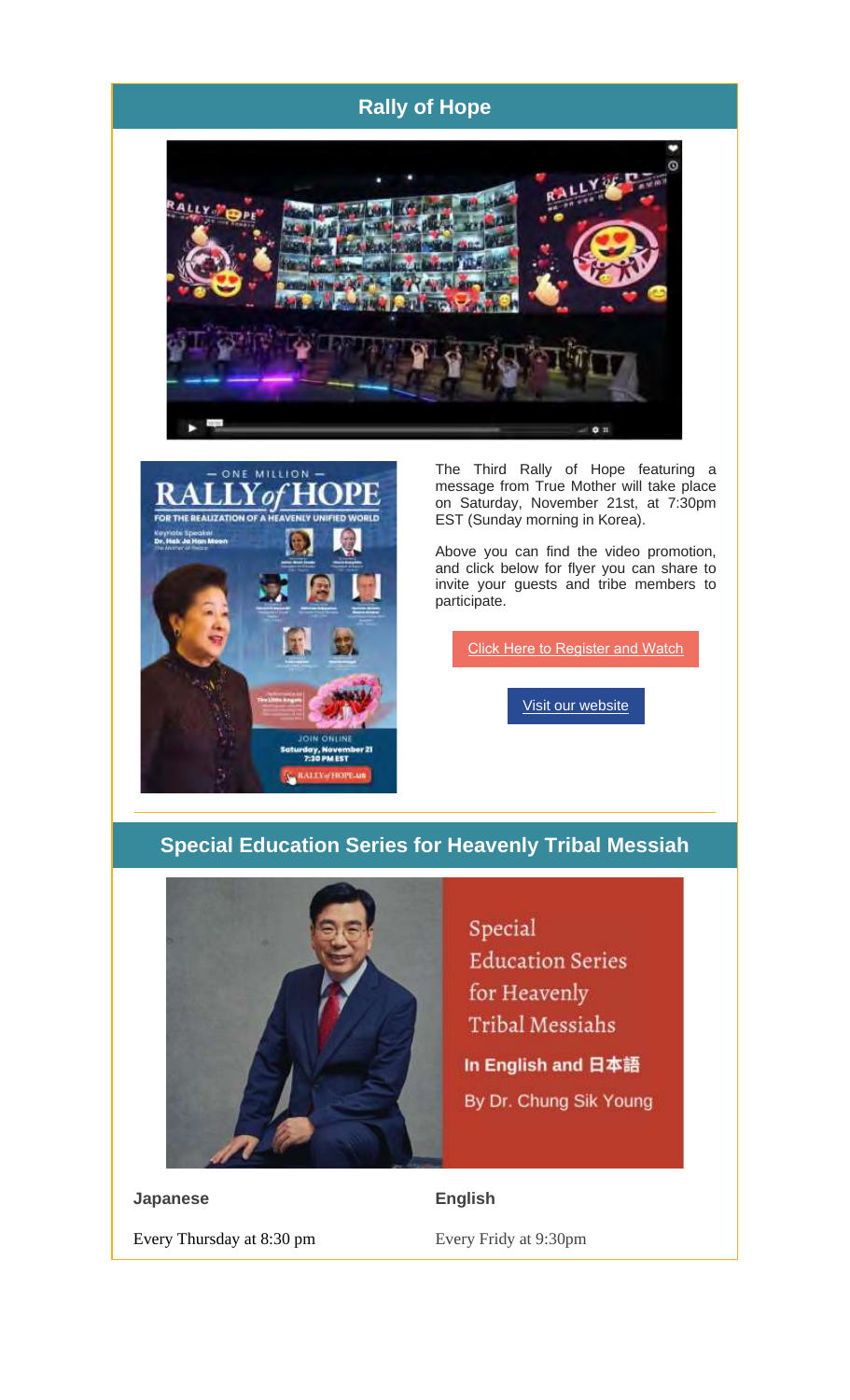

### **Clifton Family Church Now Accepting Nominations Nomination Due: Sunday November 22nd 2020**

The Clifton Family Church Council is accepting nominations for new council members. Here is a link to the nomination form and the duties and eligibility requirements of council members. Please note that while we look forward to having members from all backgrounds participate in the council, we are especially in need of those who are good with financial and building matters (such as repair and maintenance).

Applications forms can be emailed to cliftonfamilychurchcouncil@ googlegroups,com.

**Nominations are due Sunday, November 22nd**. Names of candidates will be announced in the District 3 Community Gathering and in the church E-news the following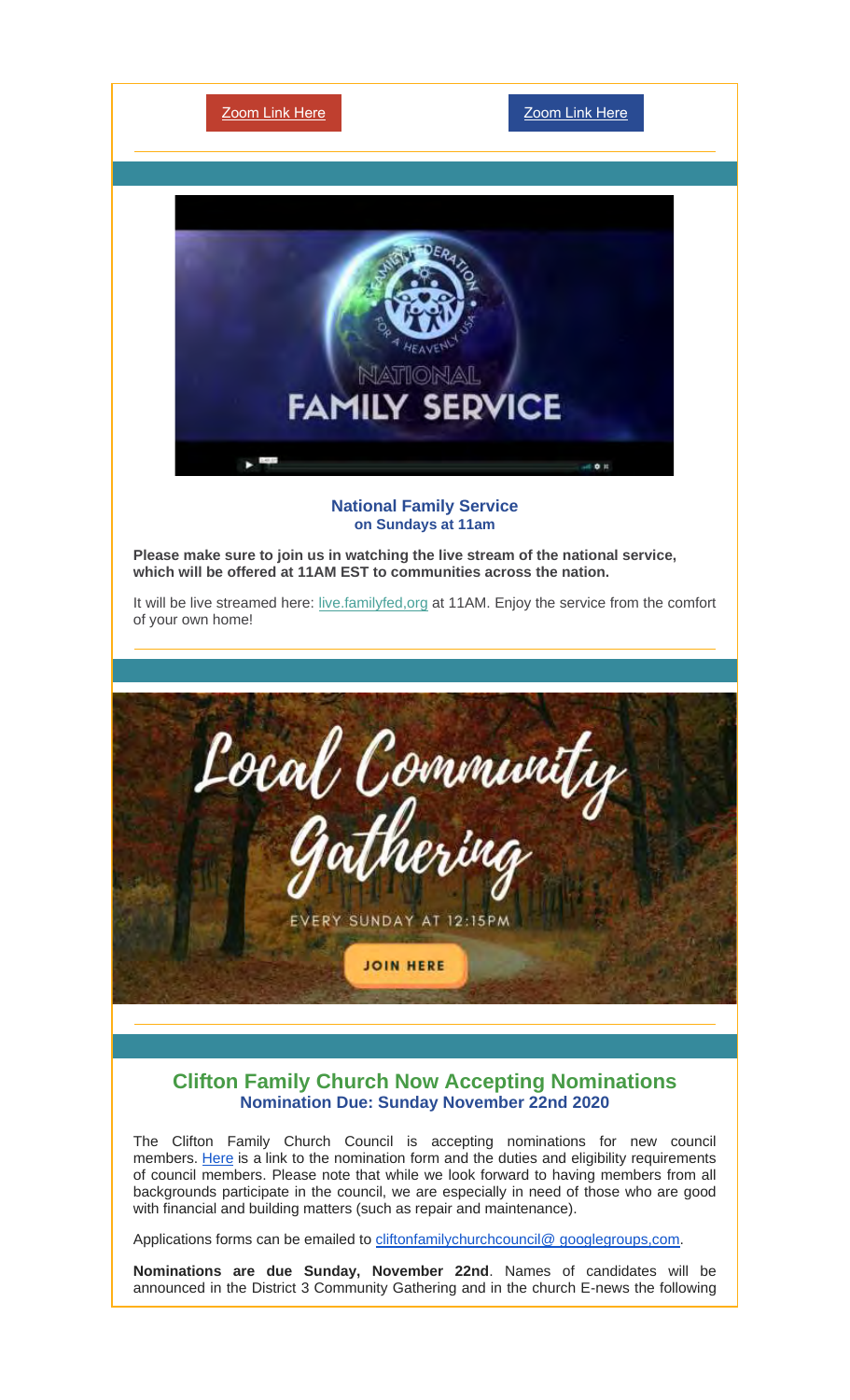week. **Our Recent Open Council Meeting on Sunday November 15, 2020** 24, 2 as<br>113.367<br>104.241 2019 - 03 01<br>147,187<br>112.757<br>34,440 02<br>122.317<br>114.307 Siengle<br>Tetal i 126,885<br>122,277<br>4.010 150,621<br>150,621<br>11,351 145.288 150,576 17.642<br>32.934 M.241<br>9.136 13.668<br>11.631 0.850<br>6.858  $0.10$ 156,184<br>33,028<br>8,448 179,768<br>49,224<br>12,365<br>14,261<br>10,670<br>21,419 162,380<br>31,274<br>14,241<br>63,510 112.191<br>28.360<br>14.292<br>49.655<br>10.214<br>6.576 Total 6 133,386 138,857<br>31.477 123,959 47.073 27.41<br>14.23<br>16.25 10.86<br>70.28 8F020<br>8.5 GO YAN<br>ACLC<br>UPF 1.193 1.0S 3.002 T2P  $0.130$ 467  $4044$ 3.232<br>10.763  $3.820$ 3.740<br>1.472 10.334<br>4.381 y. I ere<br>CARS  $\frac{70}{1.650}$  $\overrightarrow{372}$ 6.319  $2.16$ ib) **8,432**<br>154,480 15:183 4,765<br>18,313 -8,491<br>840,841 -5.563<br>148.917 28,190<br>119,727 10,126 10,592  $-8 \times 0$ в Click Here to View the Video Recording of the Meeting **Council Meeting Notes** Read Our Previous Council Meeting Notes

# **Sunday School Registration**



# **Registration for Sunday School is Still Open!**

To secure your child's spot in our Sunday School program, please:

#### **1) Click on the button below to complete the registration, and 2) Pay your registration fee**

Payments can be made either online through this **link here** (Change "Purpose of Donation" to "Other," Specify "Sunday School Registration" and then type in total amount due), by check (Payable to: HSA-UWC NJ Note: Sunday School Registration), or cash delivered to the Clifton Family Church. The fee structure is outlined below.

If you have any questions please email us at **contact.d3@ unification,org** or email Sunday School Director Soin Alexander directly at: **soinalexander0803@ gmail,com**.

#### **Fee Structure:**

-\$80 for the first child -\$70 for the second child -\$50 for every other child afterwards -For 7th graders, if you are a GO participant you get 50% discount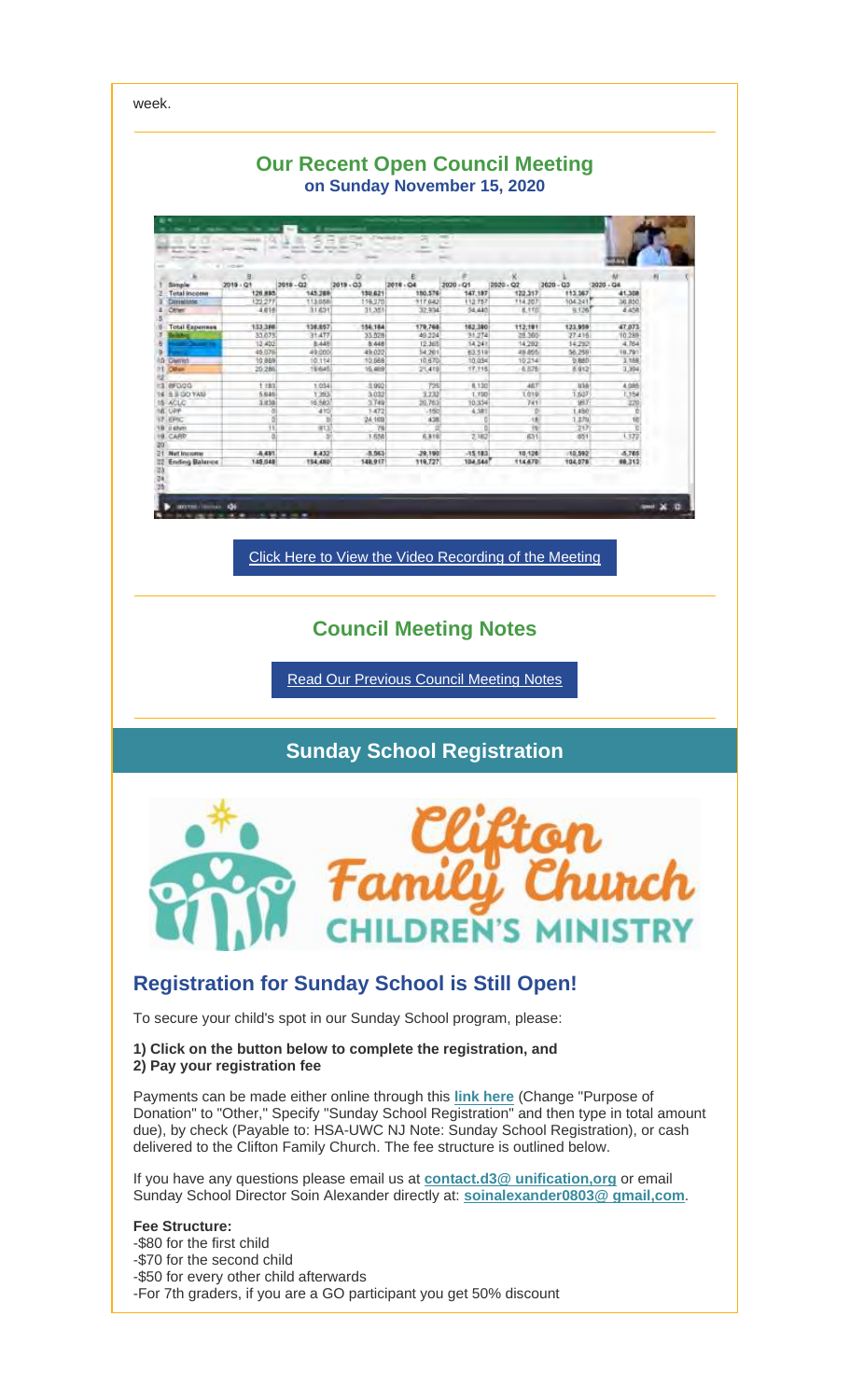

## **Meeting for HTM on Educating Our Tribes**



#### **There will be a meeting for all Tribal Messiahs of District 3 on Educating Our Tribes this Sunday November 22nd from 8pm to 9:30pm**.

There will time given for personal reflection, sharing in small groups, a presentation on the vision for witnessing and updated plan for educational tracks for the members of our tribes, Q&A and feedback.





Join Dr. Yong Live Each Morning at 6am or Access the Recordings

Loving Dr. Yong's morning hoon dok hwe? Sign up for a daily reminder!

**Pro Tip:** Having trouble viewing the day's live episode? Click on the button below the livestream that reads 'If you are seeing a previous episode click here.'

Join Dr. Yong Live or Access Recordings Here

**November Volunteer Opportunities**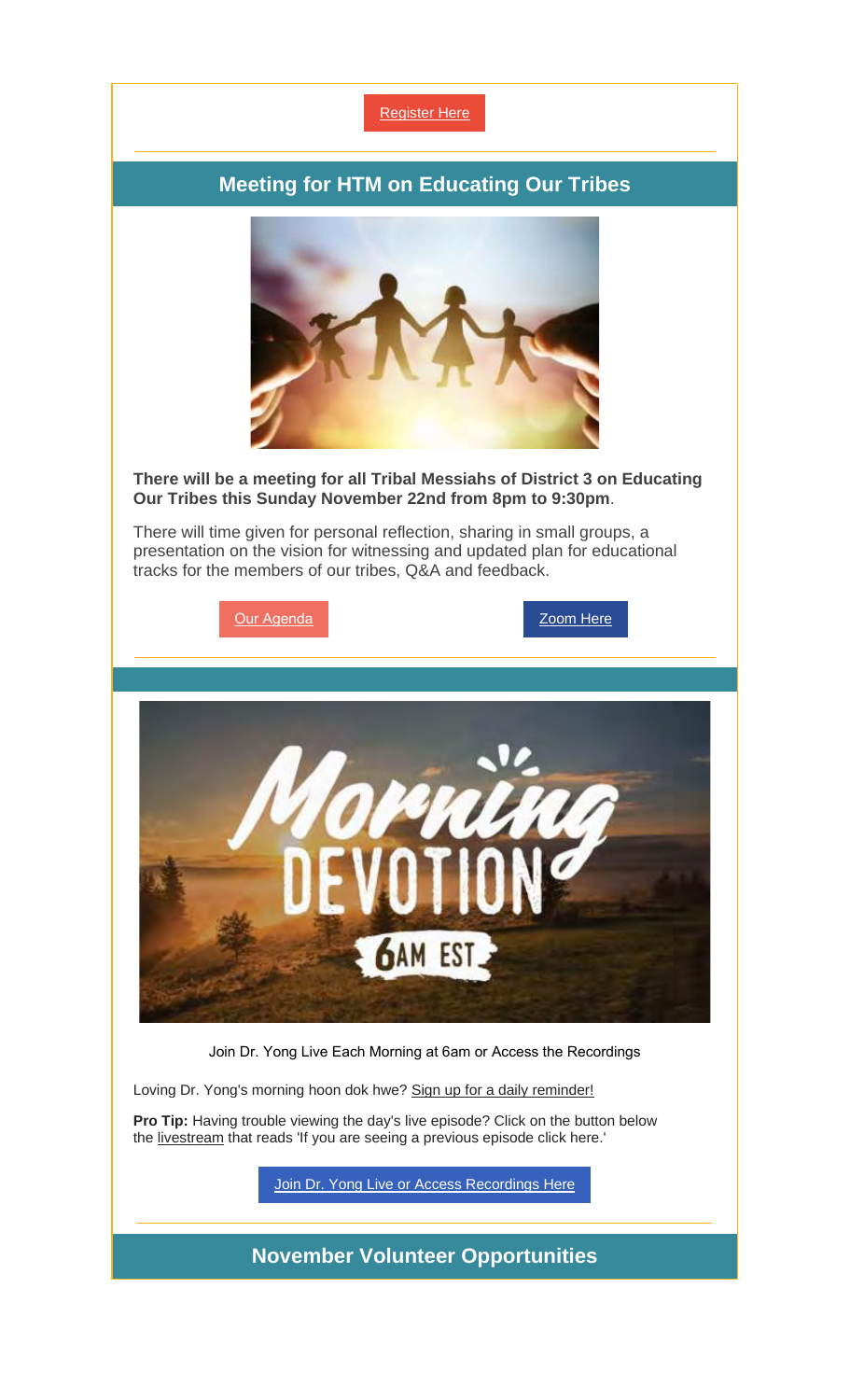# **November Volunteer Opportunities Updated**

'Tis the Season of Service!

The Nov. 26 event has been cancelled, but volunteers are needed still at the New Hope Baptist Church on Nov. 22 to pack Thanksgiving baskets and on Nov. 23 to distribute them in the afternoons in Newark.

Please contact Naria Gaarder by this Saturday Nov. 21 if you are interested in learning more or to volunteer. 845-514-3456 naria.gaarder@gmail.com

2232197

## **Learn a New Skill**



Ever had something you always wanted to learn or try? Do you have a skill that you could share with others? Let us know!

This is a new initiative to engage our members and greater community in a fun and exciting way. Contact Naria Gaarder share your ideas and suggestions at naria.gaarder@gmaillcom

# **Purchase Your HJ T-Shirts**